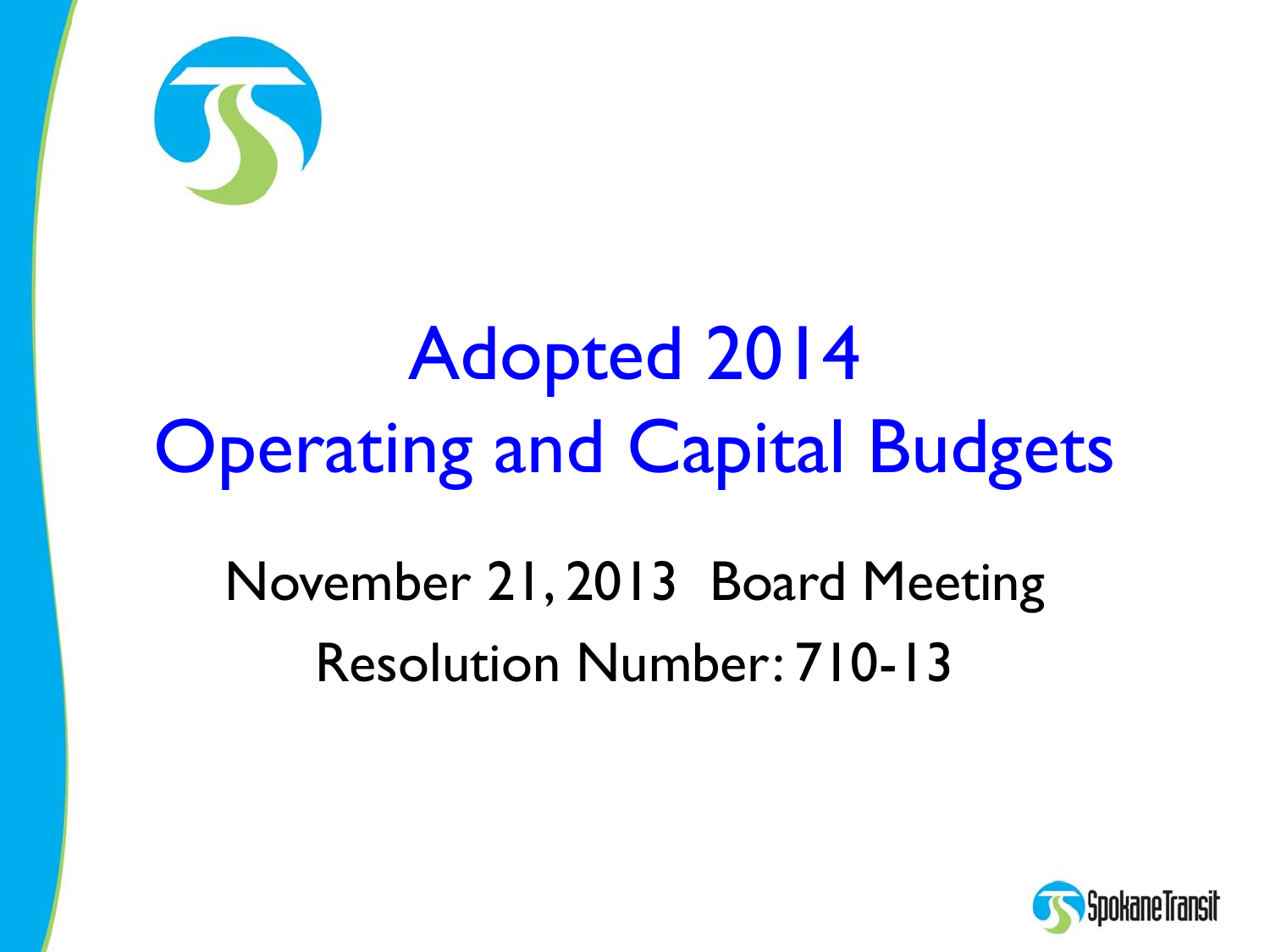### Mission/Vision

#### Mission

- **Ne are dedicated to providing safe, accessible,** convenient, and efficient public transportation services to Spokane region's neighborhoods, business and activity centers;
- **Notable 20 IV and Senary Exercise 1 Senarch 20 IV and Senarch 20 IV and Senarch 20 IV and Senarch 20 IV and Senarch 20 IV and Senarch 20 IV and Senarch 20 IV and Senarch 20 IV and Senarch 20 IV and Senarch 20 IV and Senar** in the community's social fabric, economic infrastructure, and quality of life;

#### Vision

We aspire to be a source of pride for the region.

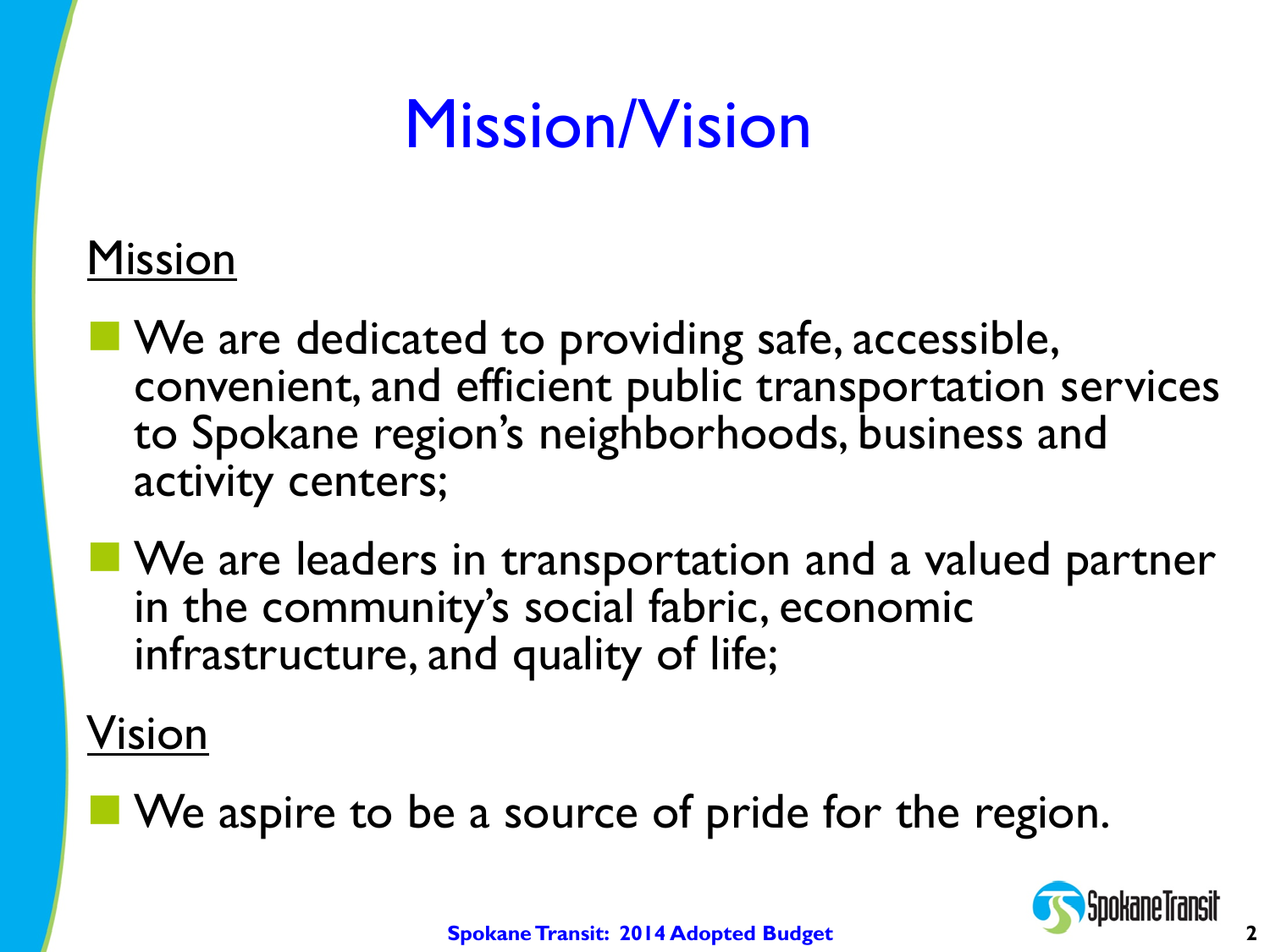**Organizational Priorities** 

**Ensure Safety** 

**Earn and Retain the Community's Trust** 

**Provide Outstanding Customer Service** 

**Enable Organizational Success** 

Exemplify Financial Stewardship

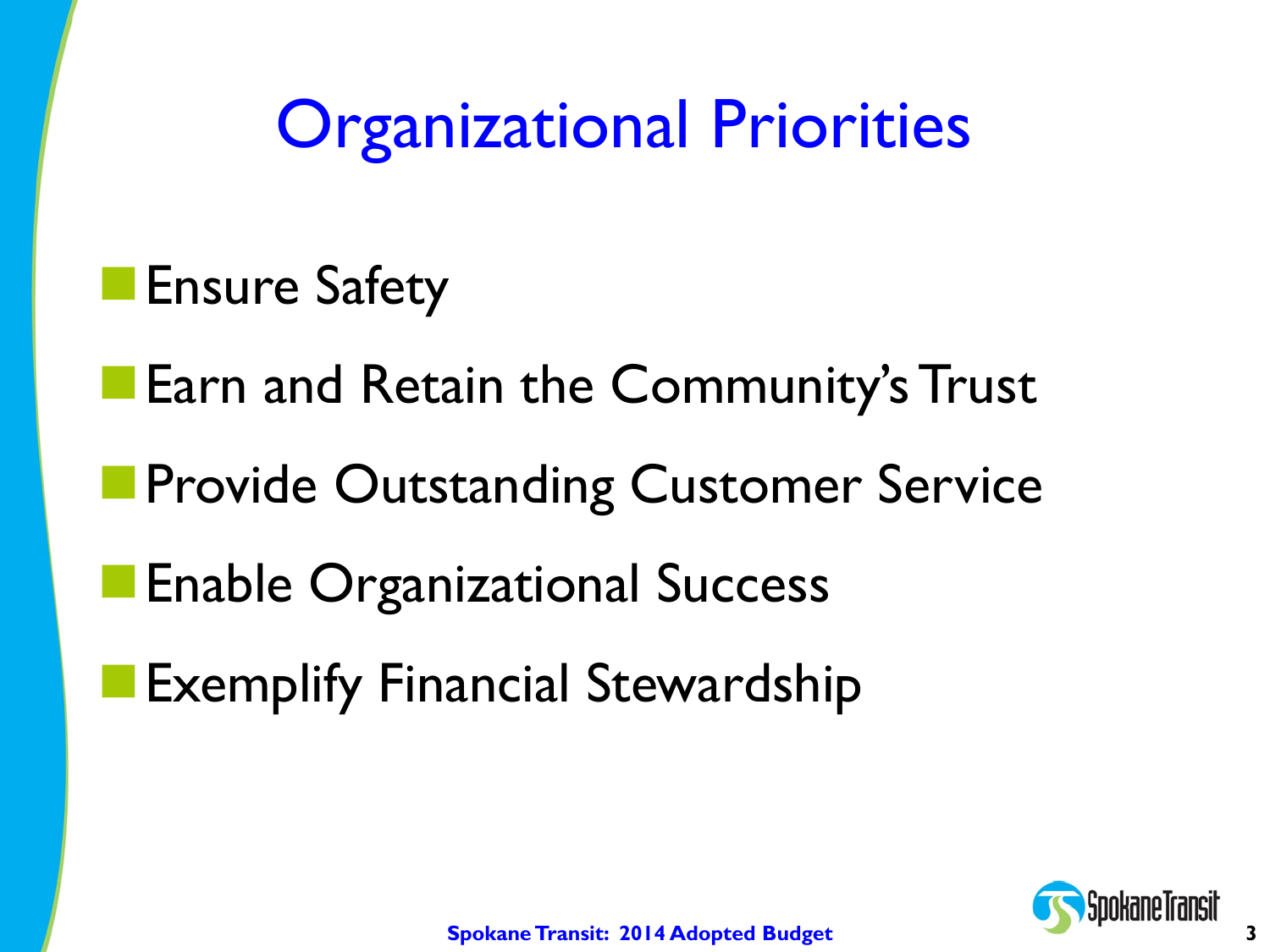## 2014 Budget Guidance

- Sustain quality regardless of service level.
- **Preserve essential capital projects.**
- Maintain **flexibility** add revenue or reduce service when required.
- Continue with a sustainable plan by avoiding longterm commitments that may not be funded.

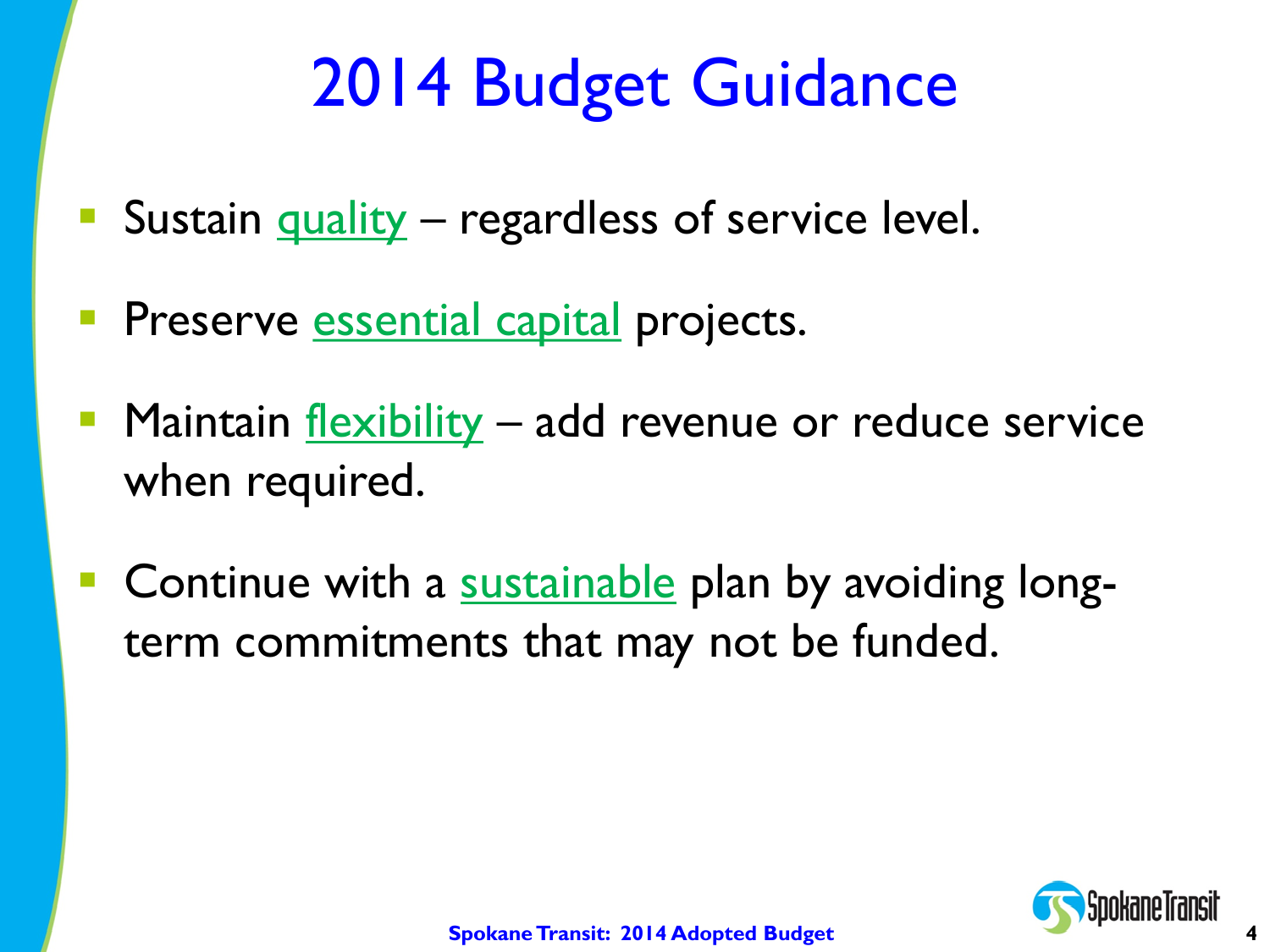### Outreach Process

- **September 5 Planning & Development Committee:** Draft 2014 Budget
- **September 9 All Employee Meetings**: Draft 2014 Budget
- **September 19 Board Meeting**: Draft 2014 Budget
- $\checkmark$  Individual Board Member Sessions if Requested
- **October: Citizen and Employee Outreach**
- **October 10 Planning & Development Committee:** 2014 Budget Updates
- **October 24 Board Meeting:** Public Hearing on Budget/Board Adopt Strategic Plan
- **November 7 Planning & Development Committee**: Recommendation of 2014 Final Proposed Budget-Operating & Capital

**November 21 Board Meeting**: Adoption of 2014 Budget

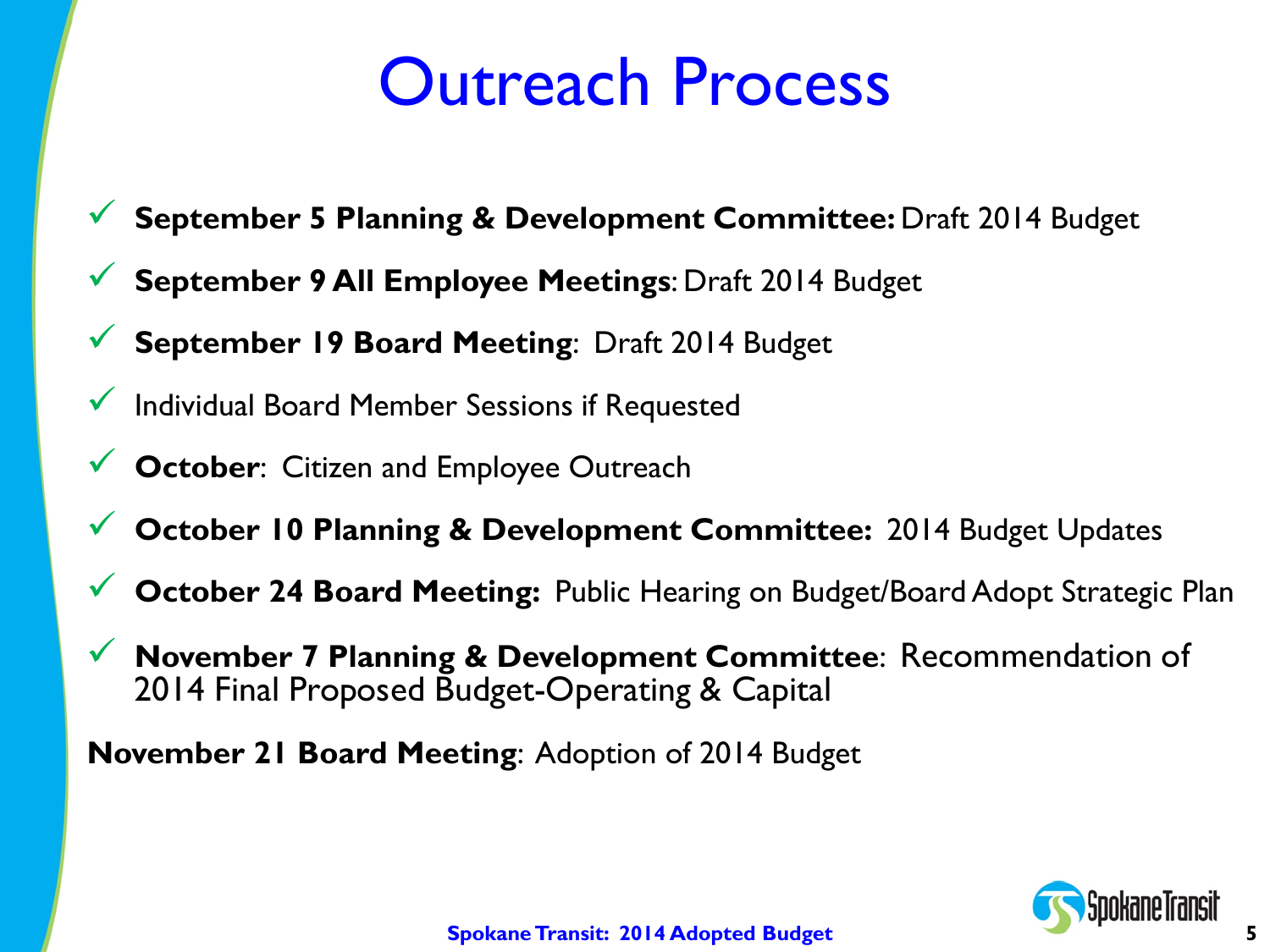#### 2014 Changes from Draft to Final Proposed Budget

| <b>Summary of Revenue Changes</b>     |                  |              |              |
|---------------------------------------|------------------|--------------|--------------|
|                                       | <b>Operating</b> | Capital/Cash | <b>Total</b> |
| <b>Draft Revenue Budget</b>           | \$65,772,286     | \$20,096,086 | \$85,868,372 |
| <b>Sales Tax Projection</b>           | 634,670          |              | 634,670      |
| <b>State Grants</b>                   | (5, 325)         |              | (5, 325)     |
| <b>Interest Earnings</b>              | (14,006)         |              | (14,006)     |
| <b>Federal Preventive Maintenance</b> | (160,000)        |              | (160,000)    |
| Draw on Cash                          |                  | (1,018,306)  | (1,018,306)  |
| <b>Total Changes</b>                  | 455,339          | (1,018,306)  | (562, 967)   |
| <b>Final Proposed Revenue Budget</b>  | \$66,227,625     | \$19,077,780 | \$85,305,405 |

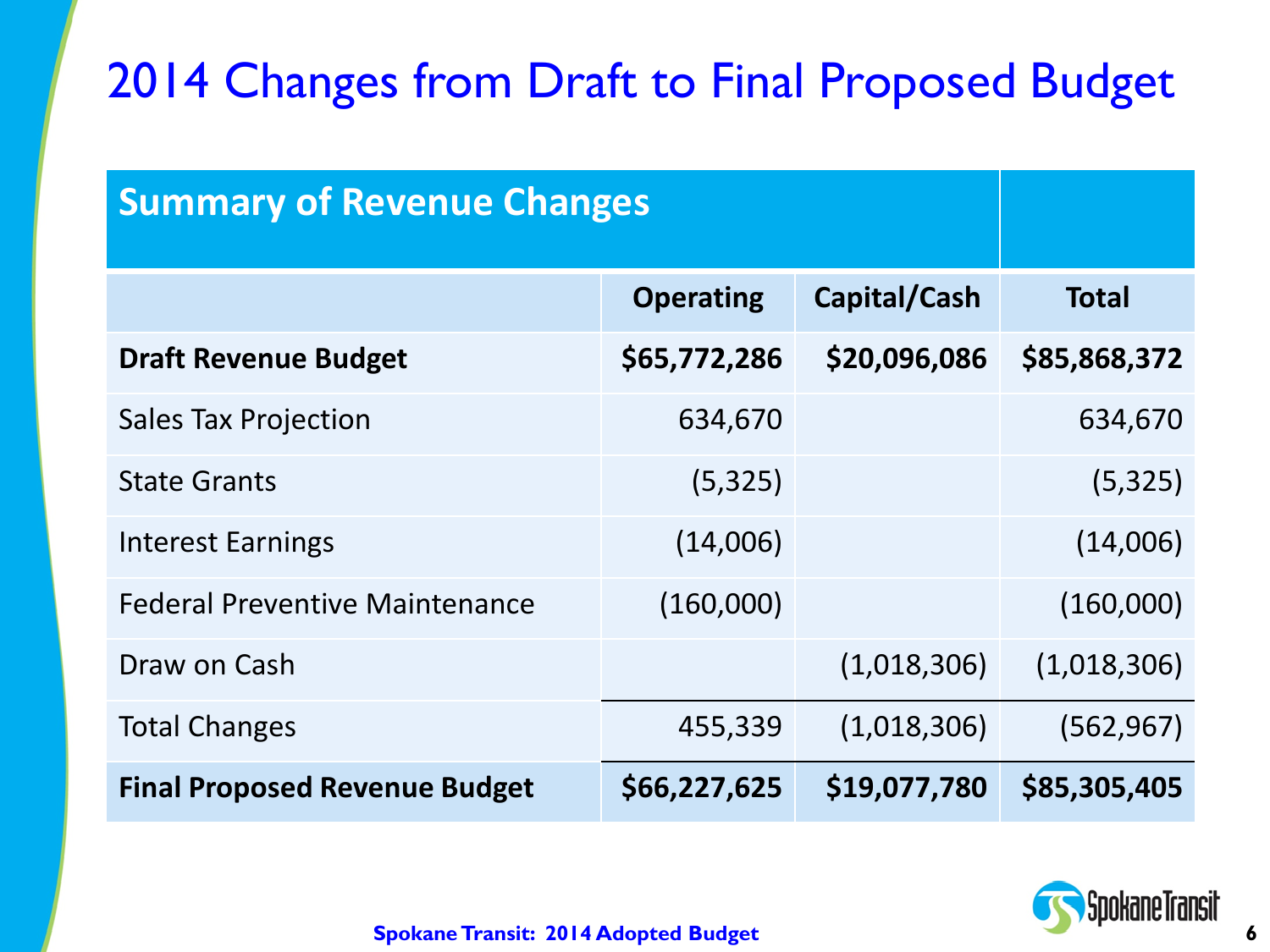#### 2014 Changes from Draft to Final Proposed Budget

#### **Summary of Expenditure Changes**

|                                          | <b>Operating</b> | <b>Capital</b> | Total        |
|------------------------------------------|------------------|----------------|--------------|
| <b>Draft Expenditure Budget</b>          | \$63,481,180     | \$22,387,192   | \$85,868,372 |
| <b>Benefits</b>                          | (562, 967)       |                | (562, 967)   |
| <b>Final Proposed Expenditure Budget</b> | \$62,918,213     | \$22,387,192   | \$85,305,405 |

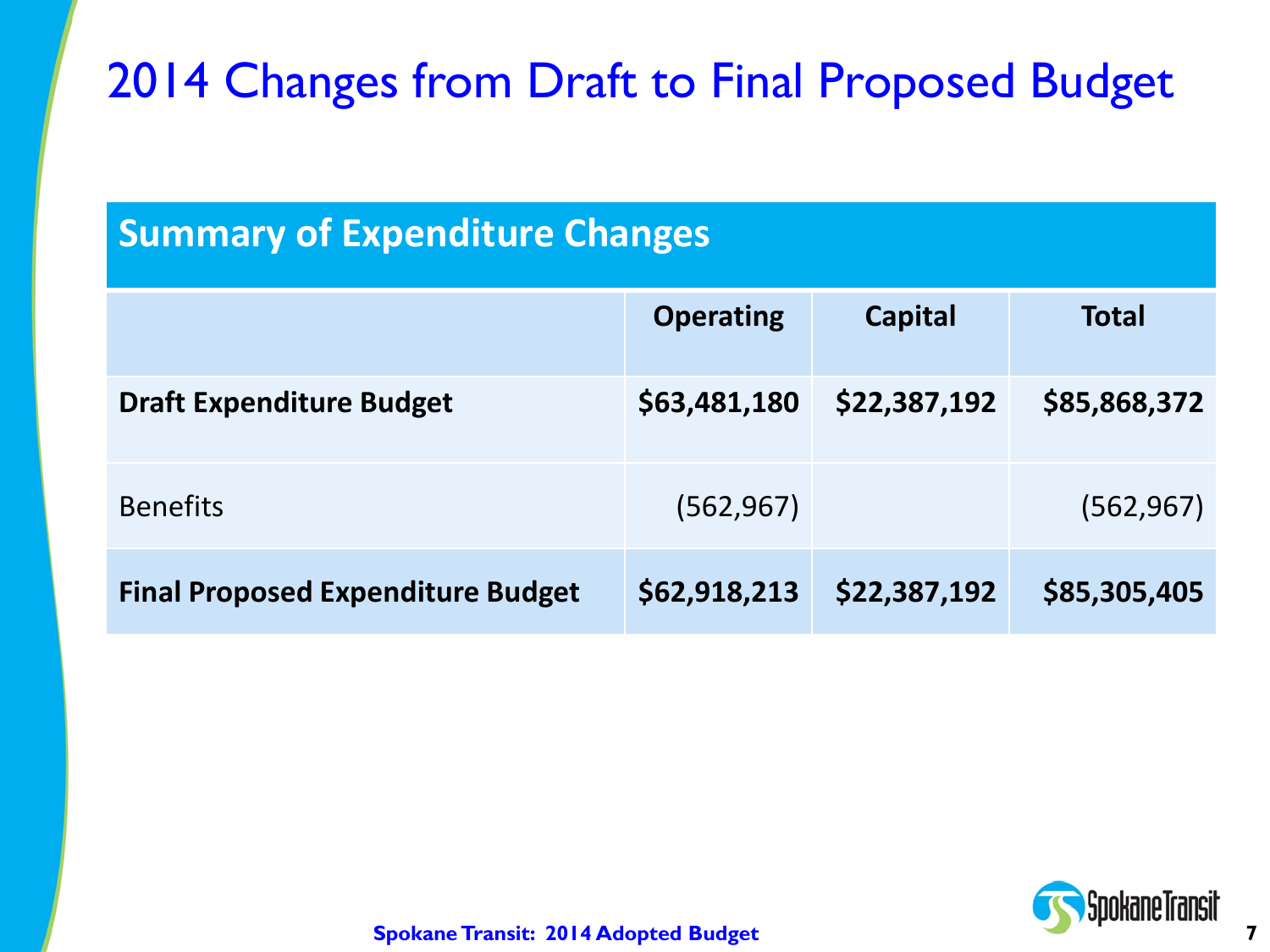# 2014 Primary Budget Assumptions

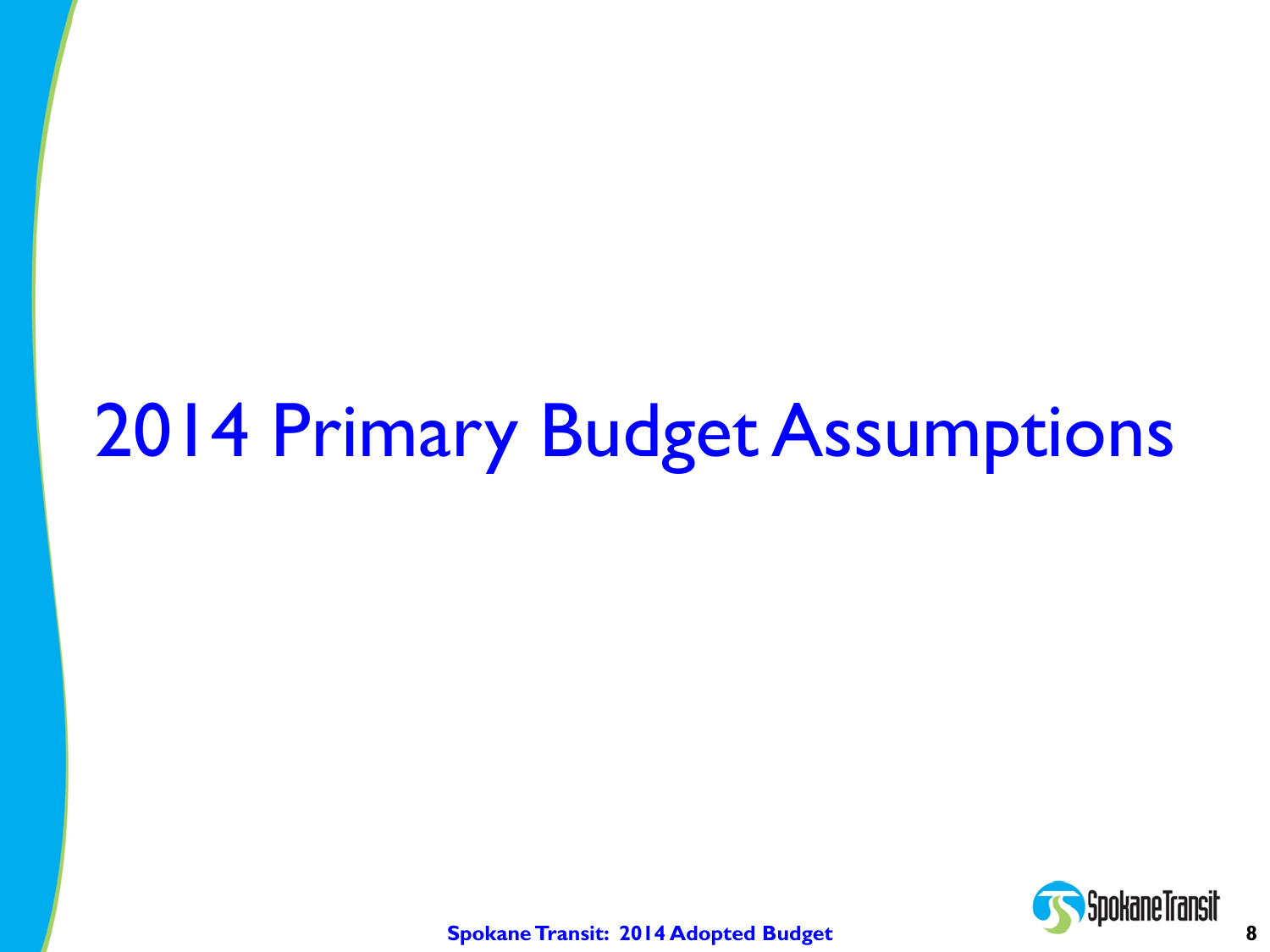# 2014 Operating Budget Assumptions

### **Revenues**

- **Sales tax revenue growth assumption of 1.5%**
- **Ridership increase of:** 
	- 1.0% for Fixed Route
	- **0.0% for Paratransit**
	- 8.9% for Vanpool
- **Federal Operating Grants** 
	- Preventive Maintenance (§5307) \$7.4 million
	- Preserve Medical Lake Service (§5316) \$200,000
	- Mobility Training (§5310) \$150,000
- **State Operating Grants** 
	- Transportation Fee Bill \$800,000
	- Special Needs \$680,000
	- Cheney Bus Service \$175,000
- Interest earnings of 0.75%

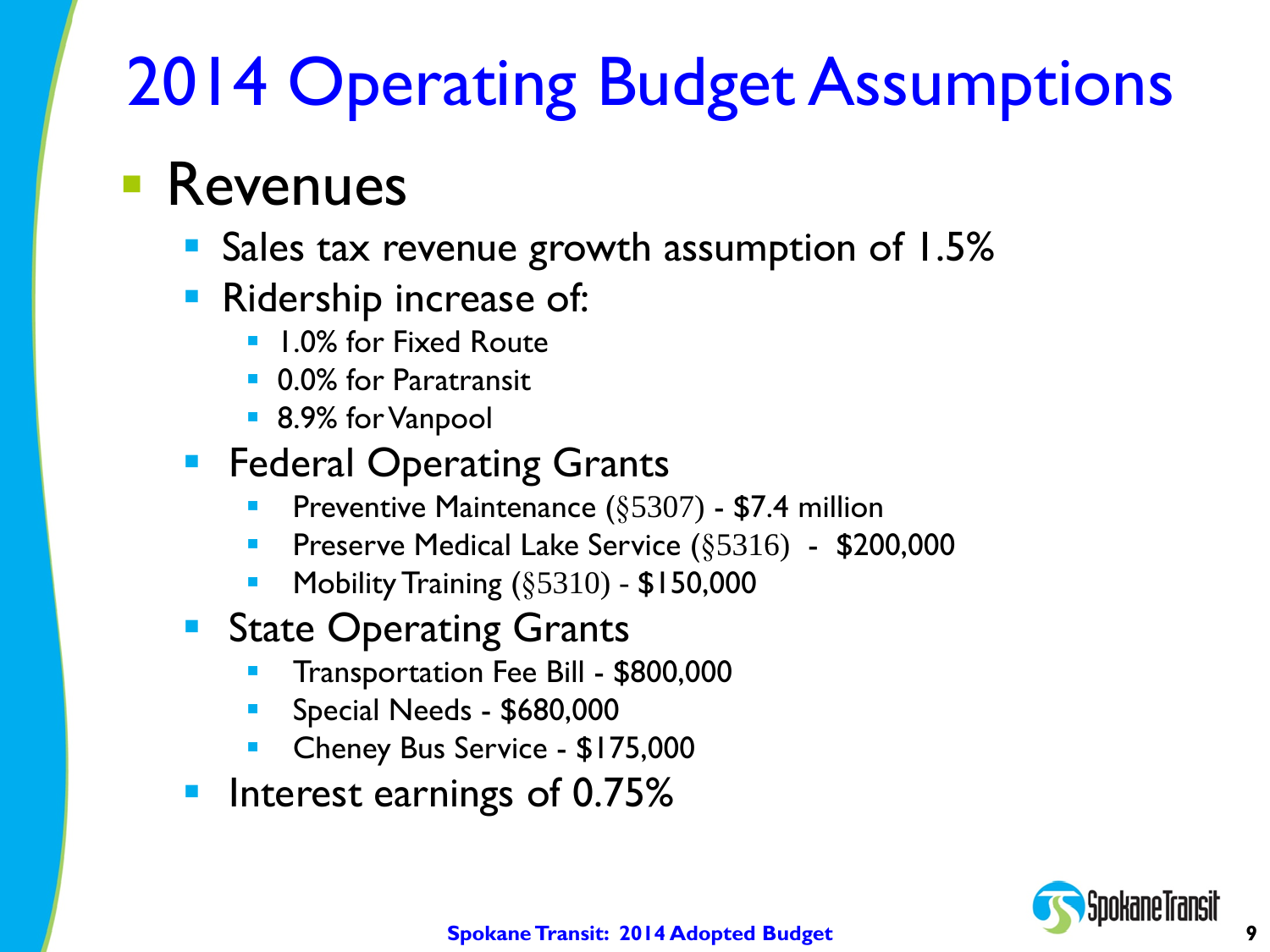## **Expenses** 2014 Operating Budget Assumptions

- **Staffing** 
	- **Paratransit Scheduler (Reservations/Dispatch)** deferred position
	- **Communications Specialist deferred position**
	- **Building Maintenance Facilities & Grounds fills additional need**
	- **Security Officer (Plaza)** filled in Sept. 2013
	- Planning Project Manager allocated 25% Operating & 75% Capital (HPT)
	- **Director of Communications & Customer Service filled in Sept. 2013**
	- **Security Officer (Plaza)** filled in Sept. 2013
- **Compensation** 
	- **Management & Administration 1.5% general wage increase**
	- **Labor Contracts:** 
		- ATU 1598 (Fixed Route & Paratransit Supervisors) optional wage reopener
		- **ATU 1015 (Fixed Route Operators, Maintenance, Customer Service &** Clerical) – contract expires March 31, 2014
		- AFSCME 3939 (Paratransit) scheduled for arbitration December 2013

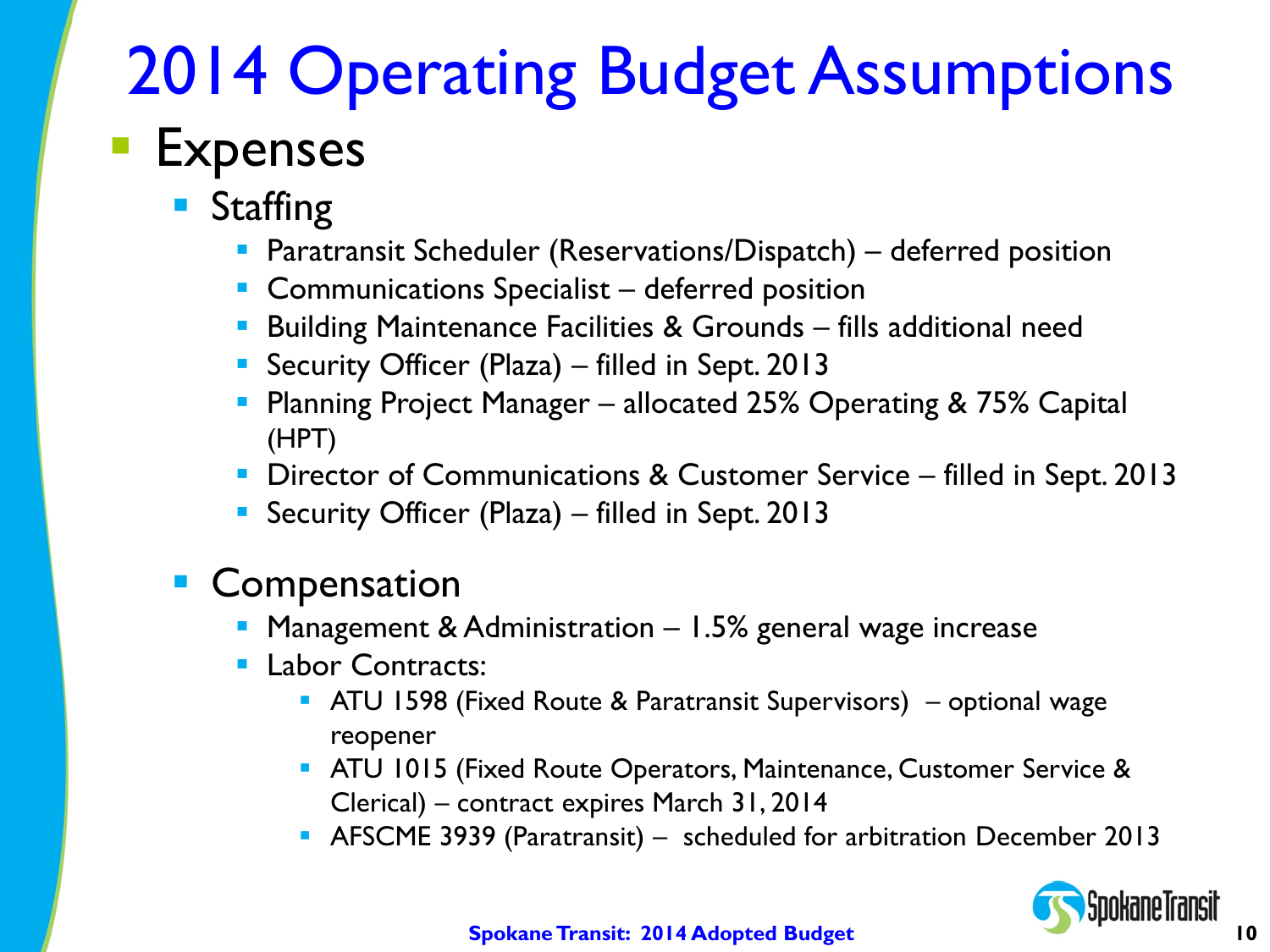# 2014 Operating Budget Assumptions

### **Expenses (continued)**

#### **Benefits**

- **Medical/dental expenses – 0.0% increase**
- **Employer's pension contribution rate 9.21%**
- **Materials** 
	- $\blacksquare$  Diesel costs EIA forecast<sup>1</sup> 2.0% decrease in price per gallon from 2013 Budget
	- Gasoline costs EIA forecast<sup>1</sup> 2.7% decrease in price per gallon from 2013 Budget

**1** Energy Information Administration June 2013 forecast with ½ standard deviation



**11**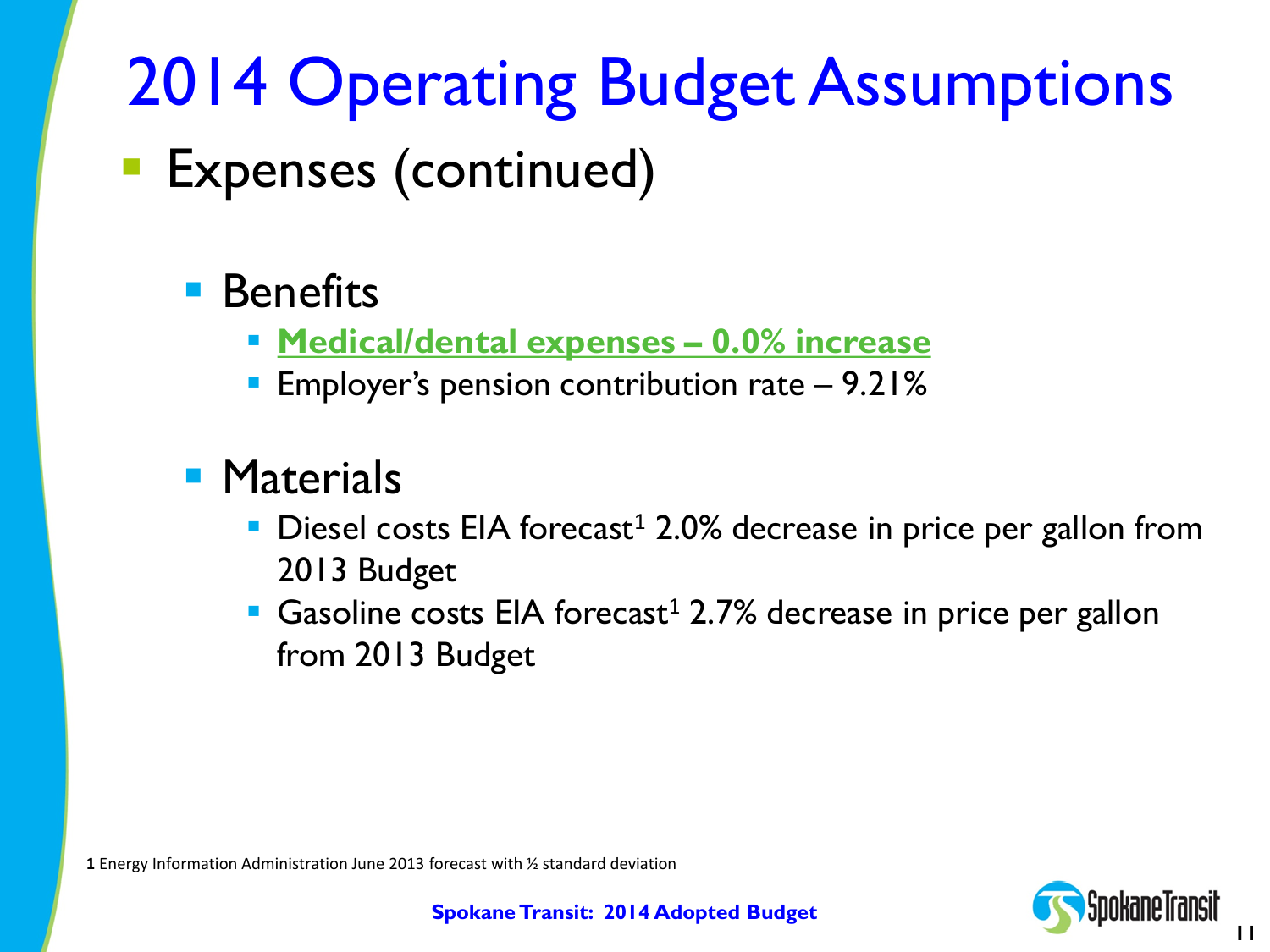## Budget Comparison 2013 to 2014

|                                             |    |             | <b>2014 Final</b> |                        | \$ Change From |              | % Change From |
|---------------------------------------------|----|-------------|-------------------|------------------------|----------------|--------------|---------------|
|                                             |    | 2013 Budget |                   | <b>Proposed Budget</b> |                | 2013 Budget  | 2013 Budget   |
| <b>Estimated Revenues:</b>                  |    |             |                   |                        |                |              |               |
| <b>Operating Revenues</b>                   | \$ | 10,862,743  | \$                | 11,004,294             | \$             | 141,551      | 1.3%          |
| Sales Tax                                   |    | 42,105,025  |                   | 45,350,578             |                | 3,245,553    | 7.7%          |
| <b>State Grants</b>                         |    | 731,410     |                   | 1,656,413              |                | 925,003      | 126.5%        |
| Miscellaneous                               |    | 478,651     |                   | 438,144                |                | (40, 507)    | $-8.5%$       |
| <b>Federal Preventive Maintenance Grant</b> |    | 7,487,082   |                   | 7,428,179              |                | (58,903)     | $-0.8%$       |
| <b>Other Federal Grants</b>                 |    | 120,000     |                   | 350,017                |                | 230,017      | 191.7%        |
| <b>Subtotal: Operating Revenues</b>         |    | 61,784,911  |                   | 66,227,625             |                | 4,442,714    | 7.2%          |
| <b>Federal Capital Revenue</b>              |    | 5,420,309   |                   | 5,811,227              |                | 390,918      | 7.2%          |
| <b>State Capital Revenue</b>                |    | 975,210     |                   | 477,287                |                | (497,923)    | $-51.1%$      |
| <b>Subtotal: Capital</b>                    |    | 6,395,519   |                   | 6,288,514              |                | (107,005)    | $-1.7%$       |
| <b>Total Revenue</b>                        |    | 68,180,430  |                   | 72,516,139             |                | 4,335,709    | 6.4%          |
| Decrease in Cash Balance                    |    | 6,915,685   |                   | 12,789,266             |                | 5,873,581    | 84.9%         |
| <b>Total Source of Funds</b>                | Ś. | 75,096,115  | \$                | 85,305,405             |                | \$10,209,290 | 13.6%         |
| <b>Estimated Expenditures:</b>              |    |             |                   |                        |                |              |               |
| <b>Fixed Route Bus</b>                      | \$ | 40,567,551  | \$                | 41,754,190             | \$             | 1,186,639    | 2.9%          |
| Paratransit                                 |    | 11,812,627  |                   | 11,806,985             |                | (5,642)      | 0.0%          |
| Vanpool                                     |    | 884,434     |                   | 894,914                |                | 10,480       | 1.2%          |
| Plaza                                       |    | 1,301,204   |                   | 1,324,974              |                | 23,770       | 1.8%          |
| Administrative                              |    | 6,414,761   |                   | 7,137,150              |                | 722,389      | 11.3%         |
| <b>Total Operating Expense</b>              |    | 60,980,577  |                   | 62,918,213             |                | 1,937,636    | 3.2%          |
| <b>Capital Expenditures</b>                 |    | 14,115,538  |                   | 22,387,192             |                | 8,271,654    | 58.6%         |
| <b>Total Use of Funds</b>                   | \$ | 75,096,115  | \$                | 85,305,405             |                | \$10,209,290 | 13.6%         |

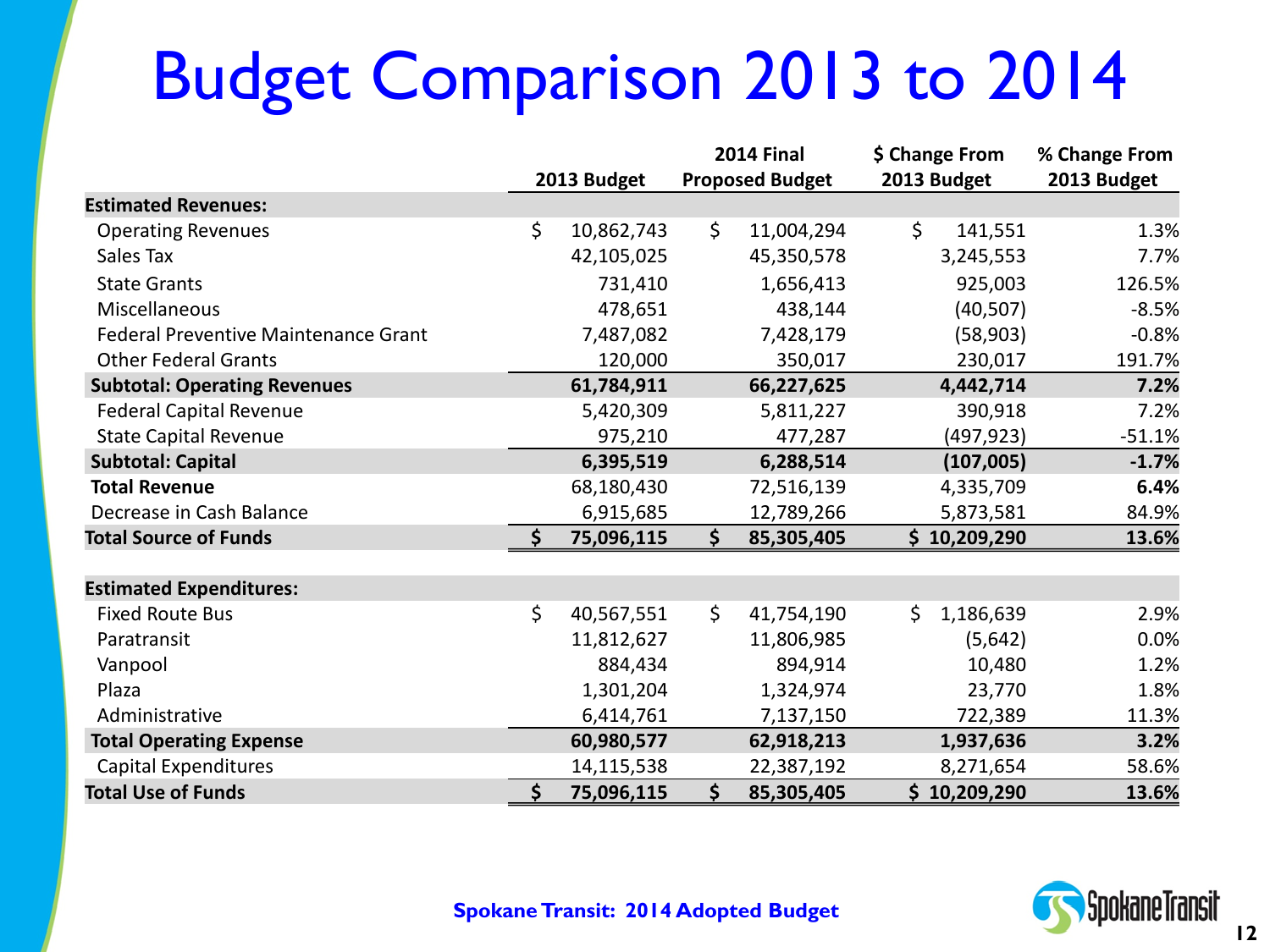### Major Operating Expense Changes in 2014

| <b>Object</b>                                                 | <b>Description</b>                      | <b>Change</b> |
|---------------------------------------------------------------|-----------------------------------------|---------------|
| Labor:                                                        | <b>Fixed Route Operators</b>            | \$517,081     |
|                                                               | Staffing (New)                          | 244,121       |
| <b>Benefits:</b>                                              | Retirement                              | 354,414       |
|                                                               | <b>Bus Pass</b>                         | (478, 586)    |
| Materials and<br>Services:                                    | Boone/1212 Sharp Furnishings            | 192,000       |
|                                                               | <b>Boone Facility Painting</b>          | (311,000)     |
|                                                               | Fixed Route Revenue Vehicle Maintenance | 351,740       |
|                                                               | Fixed Route Revenue Vehicle Painting    | 122,530       |
|                                                               | <b>Computer Materials</b>               | 137,082       |
| <b>Total Major Operating Expense Changes in 2014</b>          | \$1,129,382                             |               |
| Total \$ Change 2013 Budget to 2014 Draft Budget              | \$1,937,636                             |               |
| Percent of Major Operating Expense Changes to Total \$ Change | 58.3%                                   |               |

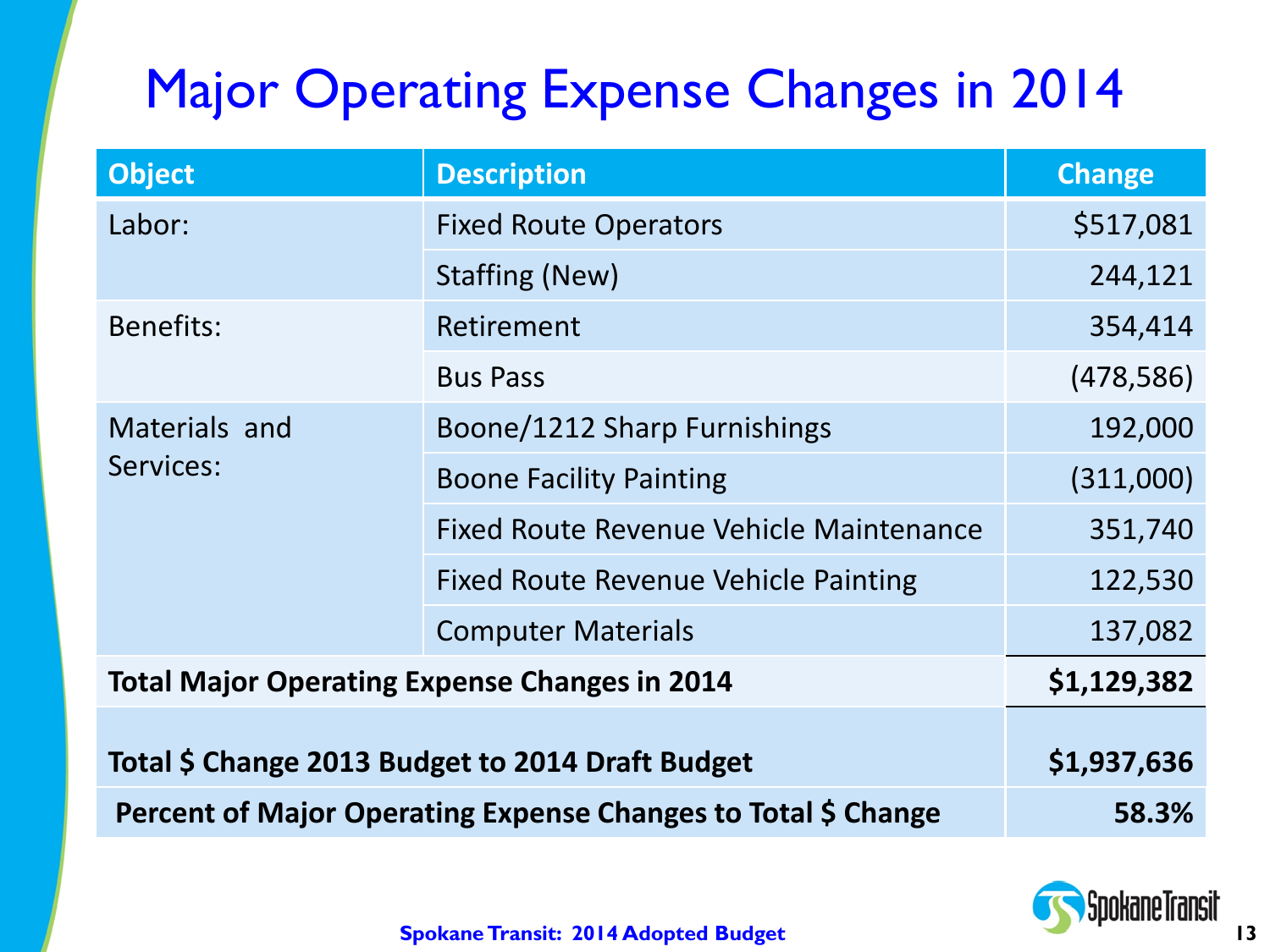#### **2014 Estimated Revenues(1)**





(1) Above amounts exclude grants used for capital projects.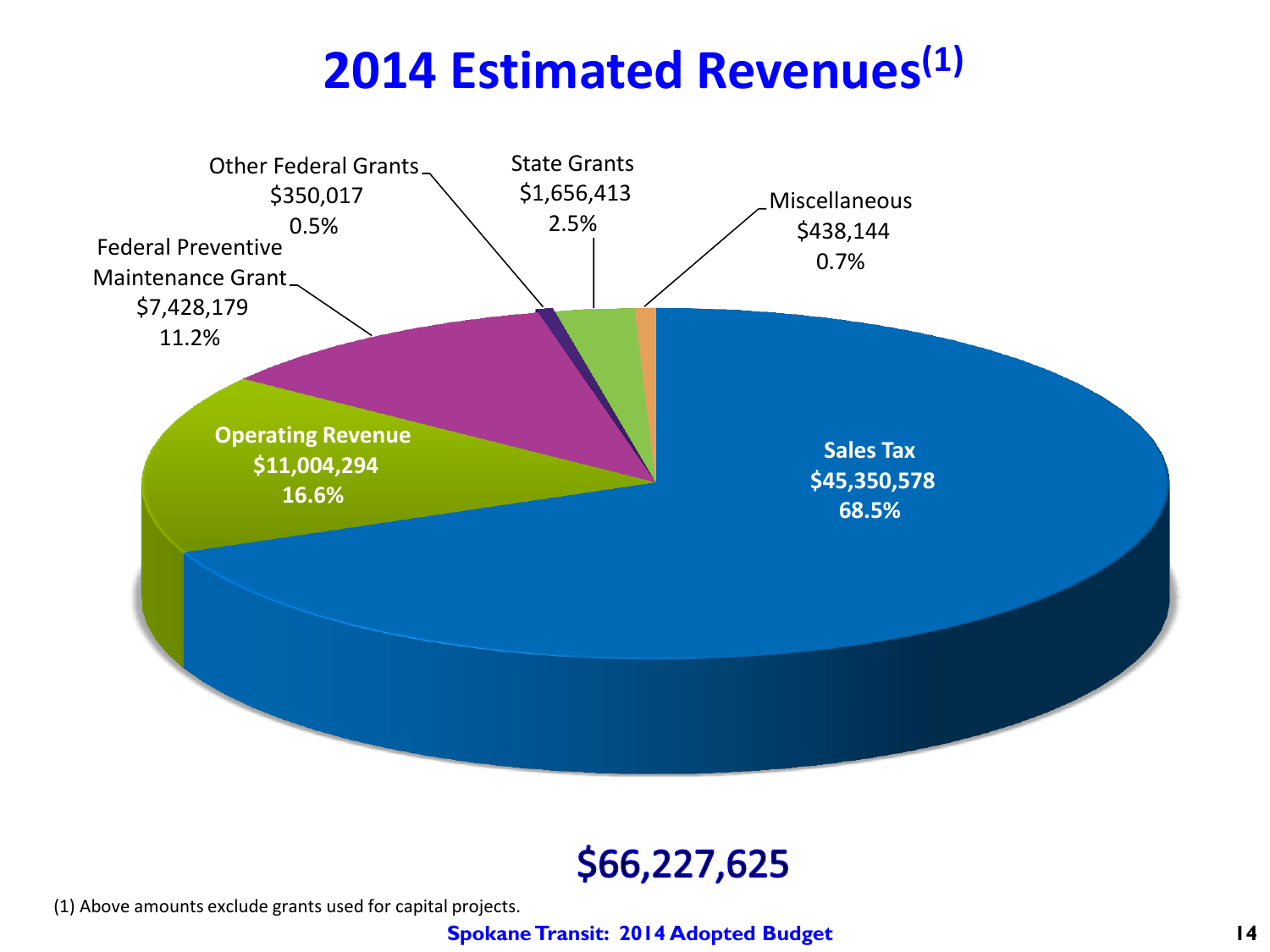### 2014 Estimated Operating Expenses by Division



#### \$62,918,213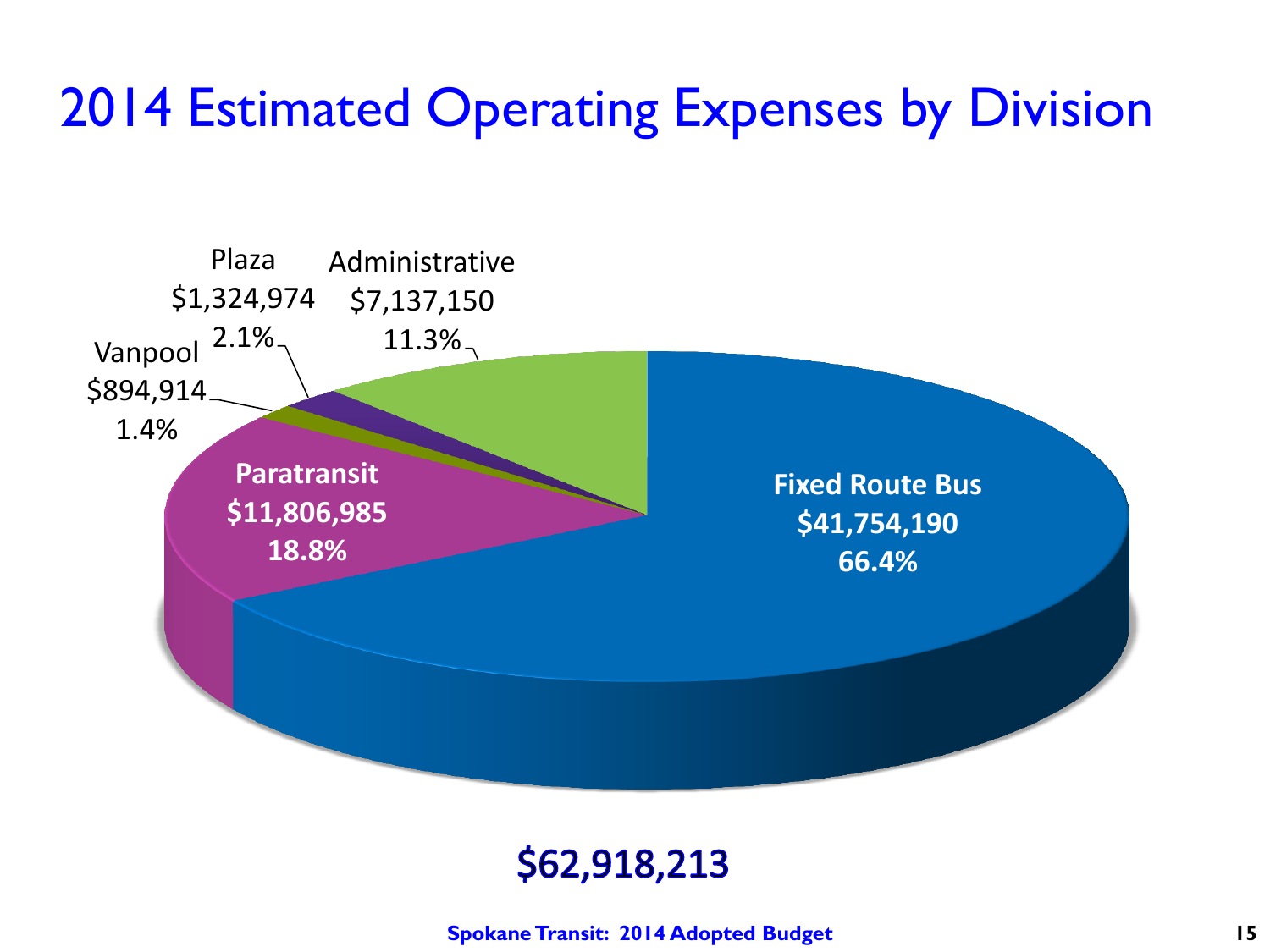#### 2014 Estimated Operating Expenses by Object



**NOTE: As required by federal accounting standards, "labor" includes wages for work time only. "Benefits" includes wages for paid time off. "Materials" include fuel costs. "Services" include contracted transportation, legal, etc.**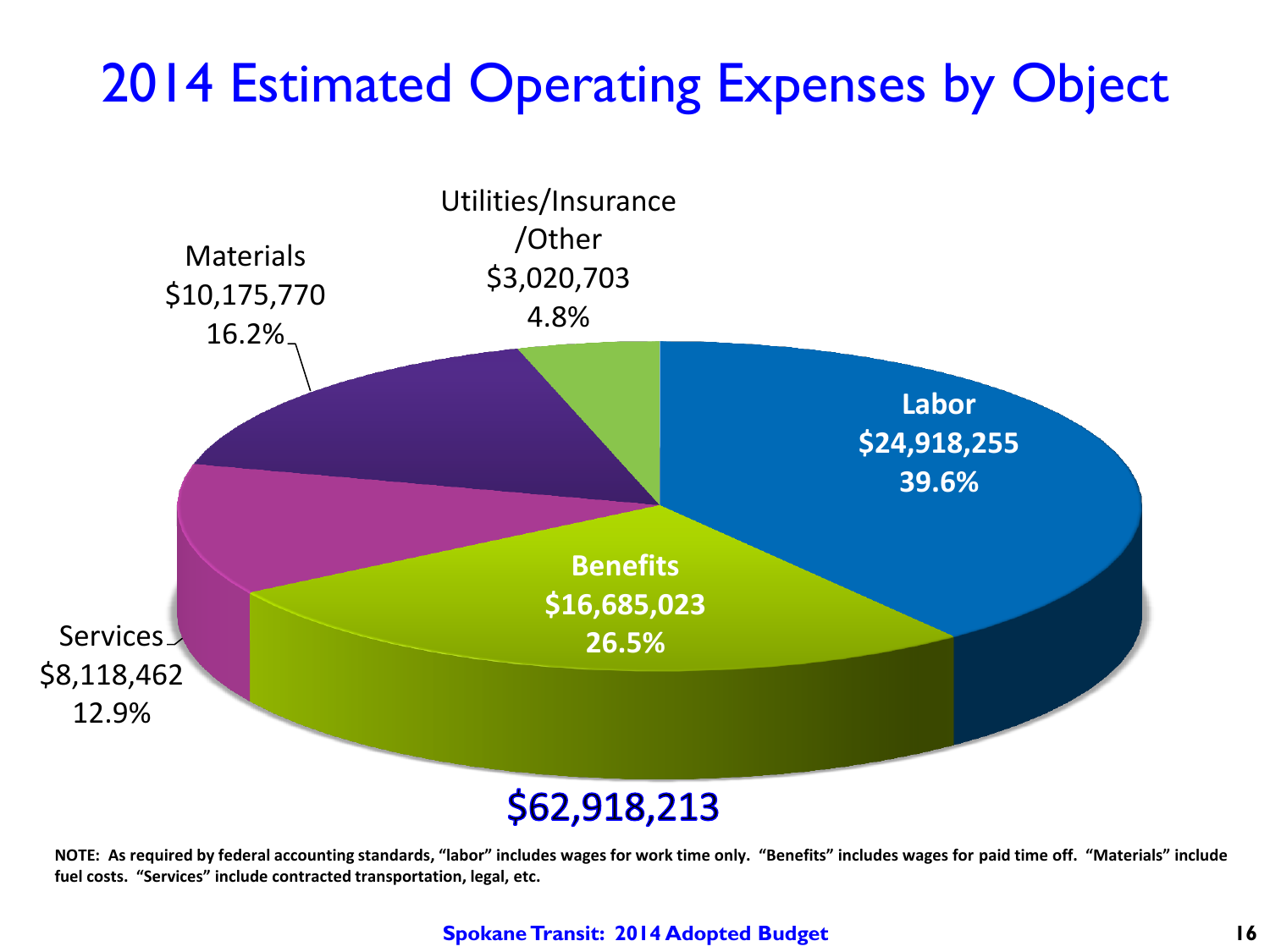#### **2014 Draft Capital Budget**



**Spokane Transit: 2014 Adopted Budget 17**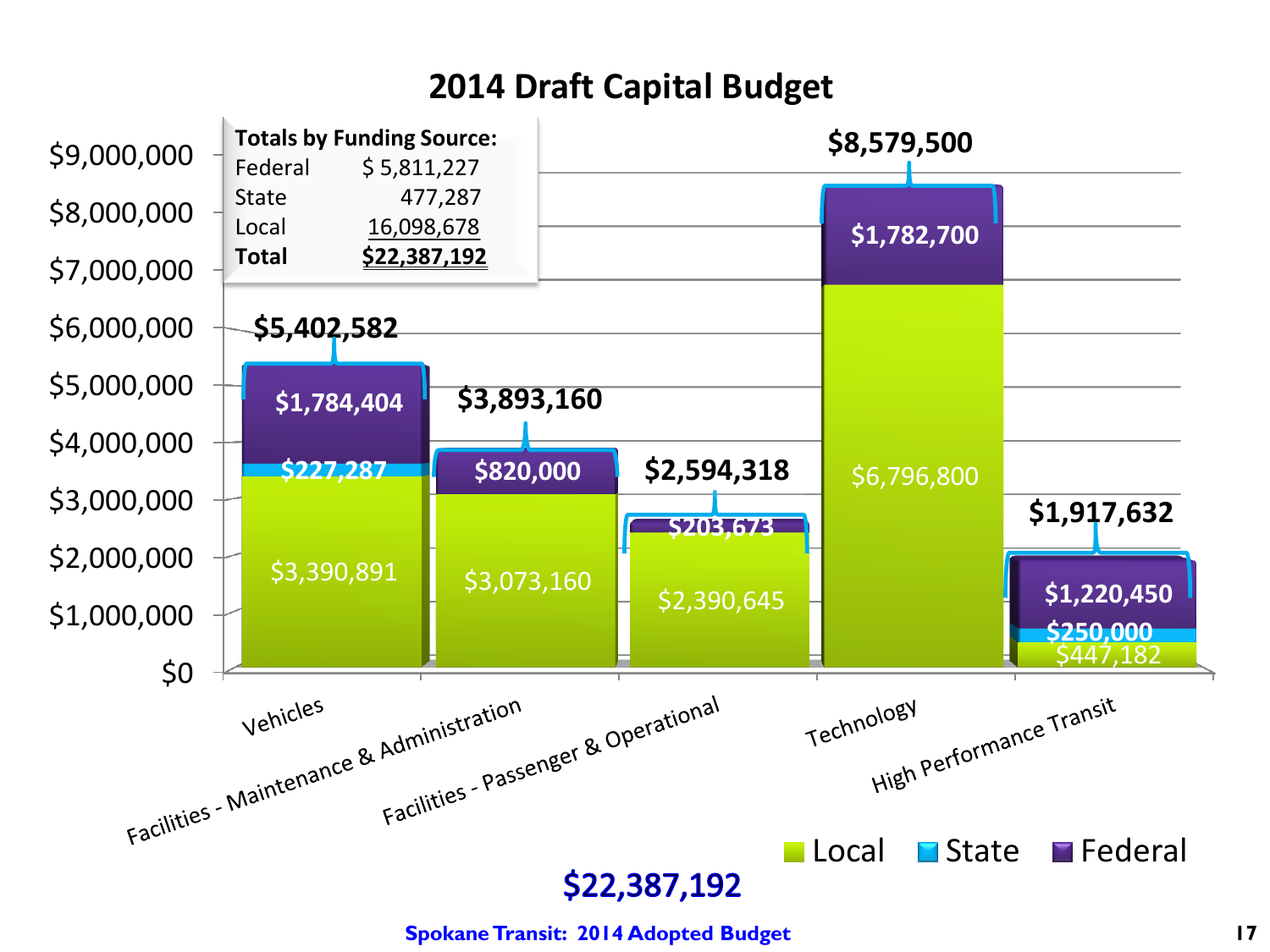### 2014 Source and Use of Funds

| <b>Revenues:</b>              |              | <b>Expenditures:</b>        |              |
|-------------------------------|--------------|-----------------------------|--------------|
| <b>Operating Revenues</b>     | \$11,004,294 | <b>Fixed Route Bus</b>      | \$41,754,190 |
| <b>Sales Tax</b>              | 45,350,578   | Paratransit                 | \$11,806,985 |
| <b>State Grant</b>            | 1,656,413    | Vanpool                     | \$894,914    |
| Miscellaneous                 | 438,144      | Plaza                       | \$1,324,974  |
| <b>Federal Grants</b>         | 7,778,196    | Administrative              | \$7,137,150  |
| <b>Operating Revenue</b>      | 66,227,625   | <b>Operating Expenses</b>   | 62,918,213   |
| <b>Federal Capital Grants</b> | 5,811,227    |                             |              |
| <b>State Capital Grants</b>   | 477,287      | Capital Expenditures        | 22,387,192   |
| <b>Capital Grants</b>         | 6,288,514    | <b>Capital Expenditures</b> | 22,387,192   |
| <b>Cash Balance</b>           | 12,789,266   |                             |              |
| <b>Total Revenue</b>          | 85,305,405   | <b>Total Expenditures</b>   | 85,305,405   |

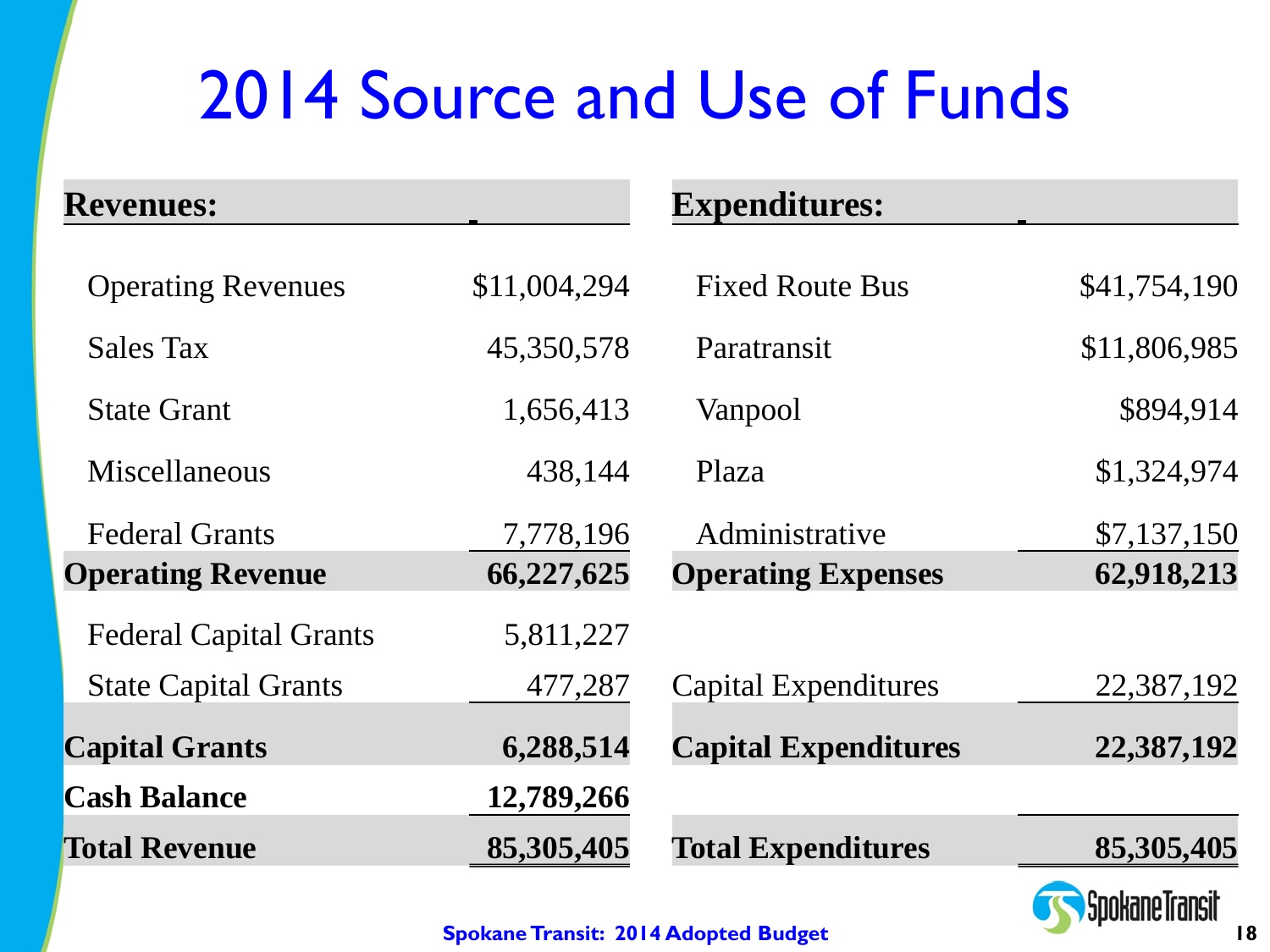## 2014 Cash and Reserve Analysis

|                                                     | <b>Final Proposed 2014 Budget</b> |
|-----------------------------------------------------|-----------------------------------|
| <b>OPERATING ACTIVITIES</b>                         |                                   |
| Revenues (excluding capital grants)                 | \$66,227,625                      |
| <b>Operating Expenses</b>                           | (62, 918, 213)                    |
| <b>Revenues Over / (Under) Operating Expenses</b>   | 3,309,412                         |
| <b>CAPITAL ACTIVITIES (Local Funds)</b>             |                                   |
| Purchase of Property, Plant, and Equipment          | (16,098,678)                      |
| <b>Total Local Cash Used for Capital Activities</b> | (16,098,678)                      |
| <b>NET DECREASE IN CASH</b>                         | (12,789,266)                      |
| CASH (Projected beginning 2014)                     | 48, 115, 672                      |
| <b>CASH</b> (Projected ending 2014)                 | 35,326,406                        |
| <b>RESERVES</b>                                     |                                   |
| <b>Self Insurance Reserve</b>                       | (5,500,000)                       |
| <b>Board Designated Operating Reserve</b>           | (9, 437, 732)                     |
| Board Designated Right of Way Acquisition Reserve   | (4,950,000)                       |
| <b>Total Reserves</b>                               | (19, 887, 732)                    |
|                                                     |                                   |

**2014 Estimated End of Year Cash Balance Dedicated to Future Capital Expense <b>815,438,674**